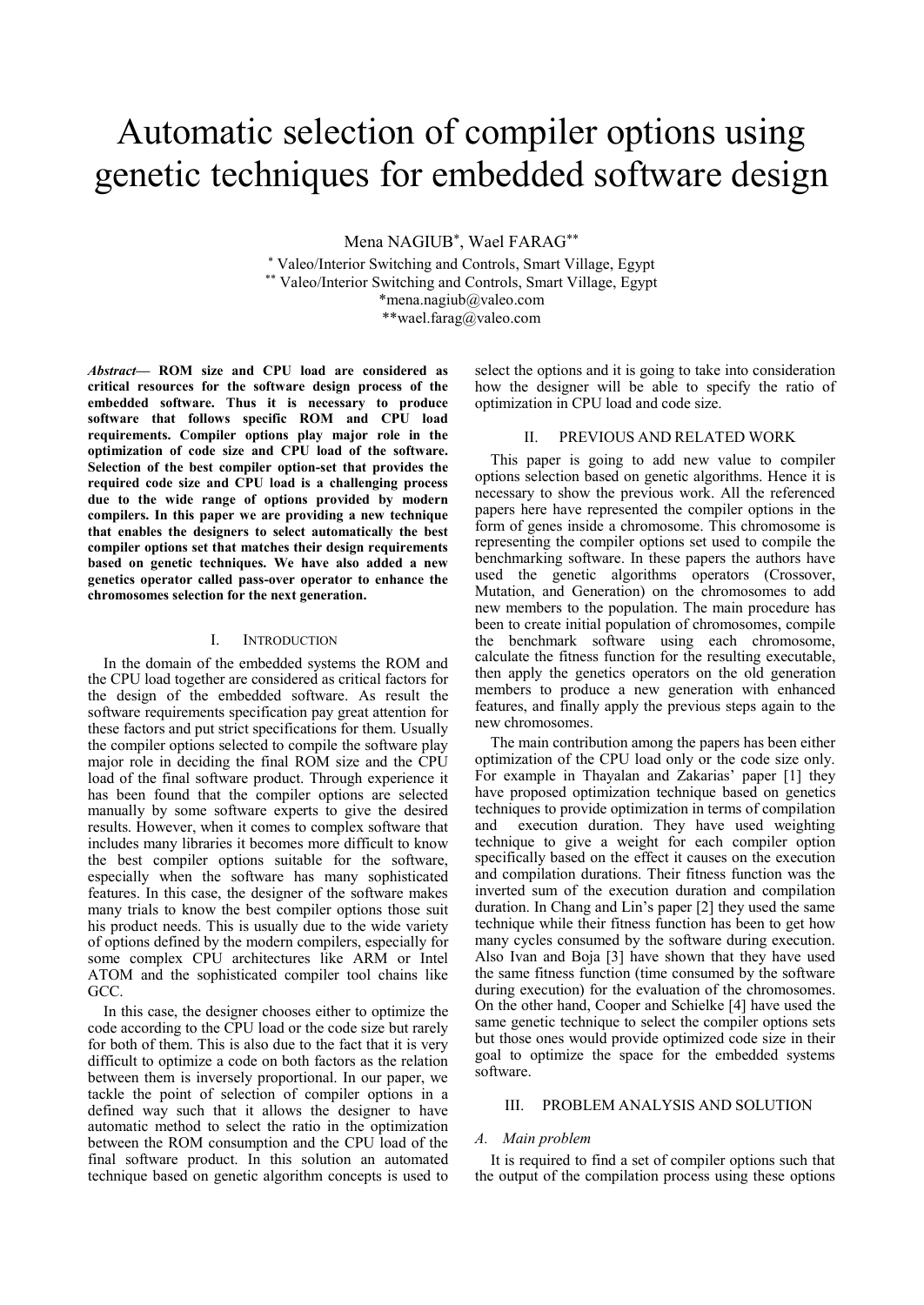is software with balanced optimization in terms of Code size and CPU load, according to the desired ratio between the two factors defined by the software designer. The process of compiler options selection should be in automatic manner and within the expected cost. The cost here is defined by the time frame needed to select these options. This kind of problem is classified as optimization problem for search, and hence it requires a search technique that can tackle optimization.

## *B. Compiler options selection using genetic techniques*

Considering the case of using a compiler like GNU C compiler [10] for ARM processor, the possible compiler options which are affecting the code size and CPU load are 28 options. Equation 1 represents the possible combinations of options to be used for software compilation where  $C_i^n$  represents possible combinations for selecting (i) options for compilations from (n) possible options provided by the GCC compiler.

$$
\sum_{i=0}^{i=n} C_i^n = \sum_{i=0}^{i=28} C_i^{28} = 2.68E + 8
$$
 (1)

It means that there is a huge space of optimization compiler options sets. Genetic algorithms [5] techniques are subset of evolutionary search optimization algorithms techniques which can solve optimization problem where there are bounded set of variables and local minima.

Using genetic techniques, the variables which represent the compiler options are represented as genes in a chromosome. So the chromosome will represent the CFLAGS value used to compile the software (Following GNU compiler terms, the CFLAGS holds the compiler options set used to compile the software). At the first generation, the chromosomes are selected at random. Then the software is compiled using the generated chromosomes. After compilation each version of compiled software is executed and then the time spent by the software during execution (representing CPU load) and the size of the software itself (code size) are measured. The fitness function for the chromosomes is calculated based on the CPU load and the code size and using the genetics operators new chromosomes are generated for the next run from the old generation.

# *C. The main algorithm for the compiler options selection*

The algorithm for the compiler options selection is described as following:

- 1. Generate the initial population of chromosomes.
- 2. Evaluate the fitness of each chromosome in the population.
- 3. Select two chromosomes CI and C2 from the population according to their fitness.
- 4. Perform a recombination on CI and C2 to generate two new chromosomes rCI and rC2.
- 5. Perform a mutation on rCI and rC2 to generate two new chromosomes mCI and mC2.
- 6. Evaluate the fitness of mCI and mC2.
- 7. Replace mCI and mC2 for chromosomes in the population according to their fitness to generate a new population.
- 8. If the end condition isn't satisfied, go to step 3.
- Else, stop and return the chromosome with best fitness in the population.

Termination condition here becomes true when the enhancement in optimization in the new generation is negligible compared to the previous generation. Also there are two additional factors taken into consideration which are time needed in hours to compile the software using each new chromosome, and the cost of running the software on the embedded target used. These two factors have played important role in the introduction of a new operator called the pass-over operator. This operator means that the chromosome will pass as it is to the next generation. We have considered that chromosomes with highest fitness values are valuable and since they have provided good results we can keep them as they are without changes. So we select the top m chromosomes with highest fitness functions over certain threshold

fitness  $T_{\text{fitness}}$  to pass as they are to the next population.

Such that at any generation if the selection process cost is exceeding the planned limits, for example by exceeding number of hours planned to select the best options, it will be possible to stop and get the best possible optimization results available.

The previously described factors also have helped in building a fitness function that depends on learning techniques. Equation 2 is built based on the analysis for several trails for tracking enhancement in the results of several generations:

$$
CR_{\text{fitness}} = \frac{CZ_{\text{Original}}}{CZ_{\text{Chromosome}}} + \frac{CL_{\text{Original}}}{CL_{\text{Chromosome}}}
$$
\n(2)

Where  $CR_{\text{fitness}}$  is the fitness of the chromosome, *CZOriginal* is the code size of the original software, *CZChromosome* is the code size optimization of the software after using the compiler options defined by the chromosome, *CLOriginal* is the CPU load optimization of the original software, and *CLChromosome* is the CPU load of the software after using the compiler options defined by the chromosome.

In addition since it is required to keep the optimization cost minimal, it will be necessary to monitor the optimization during each run. Hence in each generation *Ri* chromosomes are sorted in descending order according

to their fitness value. And in the next generation  $R_{i+1}$  the following fitness function defined by equation 3 is used:

$$
CR_{\hat{f} \times \hat{C}} = \frac{CZ_{\text{Best}}}{CZ_{\text{Chromosome}}} + \frac{CL_{\text{Best}}}{CL_{\text{Chromosome}}}
$$
(3)

Where *CRfitness* the fitness of the chromosome,  $CZ_{\text{Best}}$  is the best code size optimization of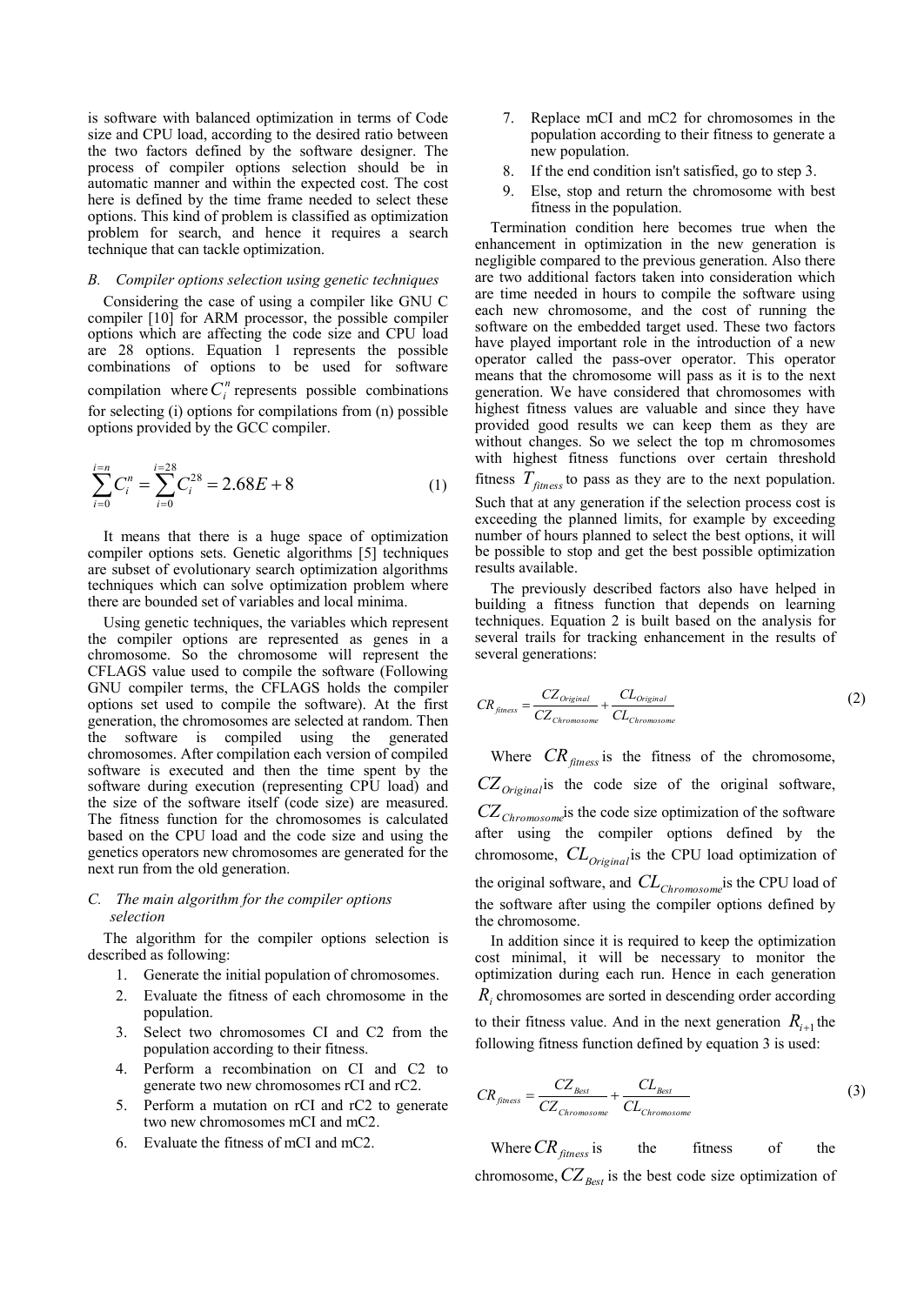the software in the generation  $R_i$ ,  $CL_{Best}$  is the best CPU load optimization of the software in generation  $R_i$ , *CZChromosome* code size optimization of the software after using the compiler options defined by the chromosome in the generation  $R_{i+1}$ , and  $CL_{Chromosome}$  is the CPU Load optimization of the software after using the compiler options defined by the chromosome in generation  $R_{i+1}$ .

Based on equations (2) and (3) the original fitness function defined by equation 2 will be used for generation  $R_0$  only because it is the start-up phase. Since it is required to keep the balanced optimization between the code size and CPU load of the software, new factor of the code size and CPU load will be added to the fitness function. The code size-CPU load factors will be represented in terms of percent so the code factor is defined as C% and hence the CPU load factor equals to (100-C%). As result, the final fitness function used is going to be defined using equation 4:

$$
CR_{\text{finress}} = (C\%) \left( \frac{CZ_{\text{Best}}}{CZ_{\text{Chromosome}}} \right) + (100 - C\%) \left( \frac{CL_{\text{Best}}}{CL_{\text{Chromosome}}} \right) (4)
$$

All of the chromosomes with fitness values below *Tfitness* will undergo cross-over operator with probability of 100%. The mutation operator is applied on each gene in the chromosome with probability of *Pmutation* which is constant during all the generations. The termination condition is either the optimization results is kept constant  $SAT_{marg in}$  (saturation level within certain +/- margin) over three continuous generations or the time is exceeding the expected budget. The passed-over and the crossed-over chromosomes are all interested in the new generation.

# IV. EXPERIMENTS AND ANALYSIS

## *A. Test Envrionment*

In our experiments we have selected to use DLib C++ library [6] as benchmarking algorithms. We have selected this library due to the following reasons:

- It provides many of the algorithms used currently in modern embedded systems like machine vision,<br>networking, image processing, and data image processing, and data compression and integrity check. So we can test them on various applications as we are going to see soon.
- It is used by many trusted users and has well known publications.

Figure 1 show 10 trails to optimize manually software that performs kernel ridge regression classification algorithm provided by DLib test example on a set of 1000 features



regression classification algorithm example

The software has run on Intel Atom N2000 [8], software has been compiled using GNU GCC compiler, and compiler options set provided by GNU have been used. 10 compilations have been performed, for each compilation a certain complier options set has been selected manually, the software has been compiled and tested its execution time and code size. As illustrated, the optimization has been impossible to be done on both code size and CPU load at the same time. It has been possible only to reach maximum optimization on one feature (code size or CPU load) per each trial.

Experiments have been done on a set of benchmarking algorithms provided by DLIB. We have selected the following algorithms:

- Kernel ridge regression classification algorithm (KRR).
- Custom binary classification trainer algorithm for the multiclass classification (CBC).
- Empirical kernel map algorithm (EKM).
- Support vector machine recognition algorithm (SVM).
- Multilayer perceptron algorithm (MLP).
- Rank features algorithm for supported vector machines (RFR).
- Pegasos algorithm for online training of support vector machines (SVM\_PG).

The compiler used is GNU 4.63. It has 128 optimization compiler options, the OS family covers 100 of them and the remaining ones are used, so there are total of 28 options. Experiments have been done on Intel Atom N2000 on Aventech MIO-5250 embedded computer board [11]. Also some tests are done on ARM processor [7] on Beagleboard xM Rev.C [12]. The testing has been done on Julius Continuous Speech Recognition Engine [13] and using Mentor Graphics GNU GCC cross compiler Sourcery G++ Lite  $2009q1-203$  [9]. For all the algorithms a cost of 1 day has been selected. 10,000 chromosomes per generation have been created. The chromosomes in the initial generation are created randomly. The value of *Pmutation* is 0.1. The value of *Tfitness* is 90%. Selection of  $(100 - T_{\text{fitness}})$  top chromosomes is selected for pass-over. So we are going to select 10% of top chromosomes for pass-over.  $SAT_{marg in}$  factor has been selected to be 5% optimization.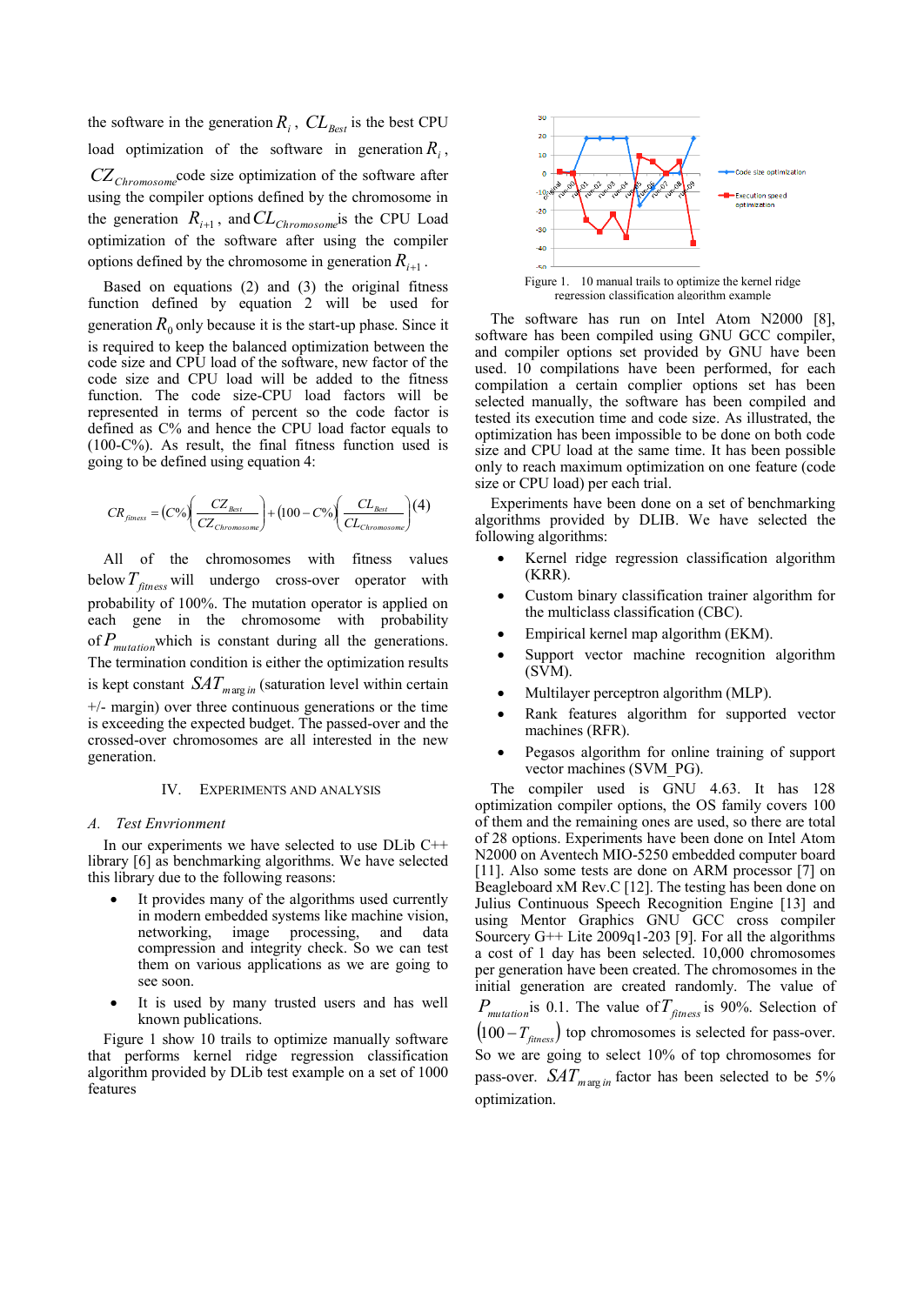# *B. Optimization results of Kernel ridge regression classification algorithm*

For the Kernel ridge regression classification algorithm the value of C% is selected to be 50%. Figure 3 illustrates the results of optimization using the technique



Figure 3. Optimization results of kernel ridge regression classification algorithm example after applying the technique

The execution of the technique has taken 1 day cost and generated 10 generations. This selection has reached 19.58% optimization in code size and 18.75% in CPU load.

# *C. Optimization results of the other algorithms*

The following figures are results of optimization of the other algorithms on the Intel Atom processor with the value of  $C\%$  is 50%



Figure 4. Optimization results of Empirical kernel map algorithm



Figure 5. Optimization results of Support vector machine recognition algorithm



Figure 6. Optimization of Multilayer perceptron algorithm



Figure 7. Optimization of Rank features algorithm for supported vector machines

# *D. Discussion about the results*

As illustrated in the figures, the technique reaches the saturation level  $SAT_{marg in}$  (the optimization results don't change within certain margin for 3 continuous generations) after about 100,000 chromosomes are being tested.

Table I summarizes the results of the optimization of the algorithms

TABLE I. RESULTS FOR THE ALGORITHMS WHERE C% EQUALS 50%

| Algorithm  | Original<br>Code<br>size | Original<br><b>Execution</b><br><b>Speed</b> | Optimization<br>in code size | Optimization<br>in execution<br>speed |
|------------|--------------------------|----------------------------------------------|------------------------------|---------------------------------------|
| <b>EKM</b> | 1.7 MB                   | $0.4$ sec.                                   | 19.39%                       | 50.1%                                 |
| <b>SVM</b> | 1.8 MB                   | $0.77$ sec.                                  | 18.87%                       | 53.98%                                |
| MLP        | 1.6 MB                   | 1.27 sec.                                    | 19.29%                       | 51.18%                                |
| <b>RFR</b> | 1.7 MB                   | $2.39$ sec.                                  | 20.02%                       | 20.01%                                |

Notice that while the selected code size / CPU load is 50/50 not all results are giving the expected ratio. That is because the for example in the SVM case (Figure 5) the optimization of the code size has reached the saturation limits  $SAT_{marg in}$  very early while the CPU load has kept to change in many generations till it has reached the saturation level  $SAT_{marg in}$  in the 10th generation. Since the saturation here is calculated based on optimization of code size and CPU load 50/50 so the termination condition has been reached in the 9th run. While for example in the case of RFR algorithm (Figure 7) the result has been 50/50 as expected because both the code size and execution time have reached saturation *SATm*arg *in* together at the same time.

Experiments have been done also on CBC algorithm where value of C% is 30% as in Figure 8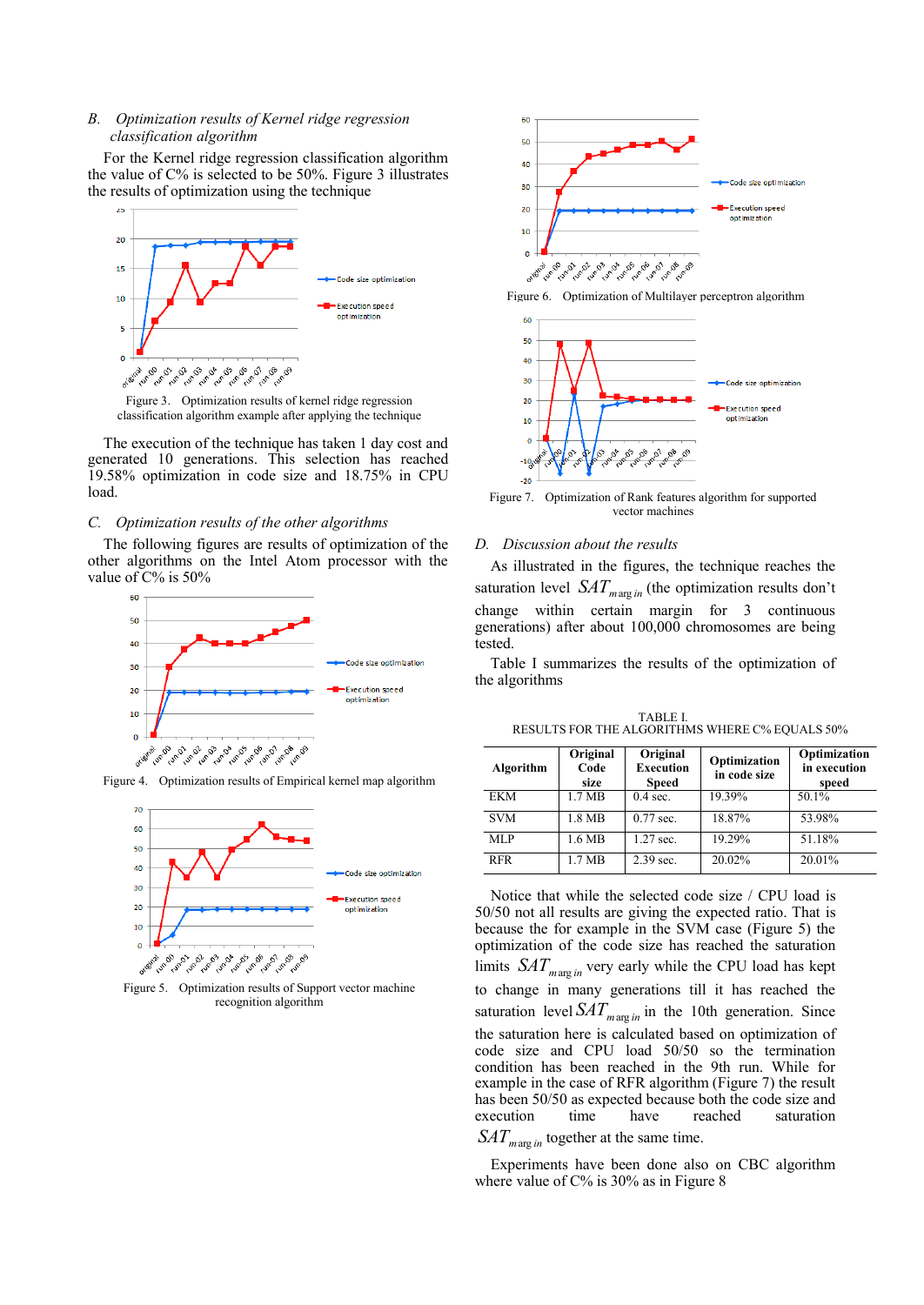

Figure 8. Optimization results of Custom binary classification trainer algorithm for the multiclass classification

In this case the optimization level reached 87% in CPU load while the code size optimization reached 20.1%. This is as expected. This experiment has been done on Intel atom and for 10 generations in 1 day.

Experiments have been done also on Julius engine on ARM core with Mentor GCC cross compiler with the value of C% is 70% as in Figure 9



Figure 9. Optimization results of Julius continuous speech recognition engine

In this case the optimization level reached 78.76% in the code size while the CPU load optimization reached 28.36% matching the expectation.

# *E. Analysis of optimization of code size versus CPU load*

To emphasize our work, special focus has been made on the case of the optimizations of the rank features algorithm for supported vector machines. In this case, when optimization coefficients have been chosen to be 50%-50% the optimization results have been oscillating. So the experiments have been repeated several times for different values of C%. To avoid the pitfall of the oscillation it has been chosen to test the software using 1,000,000 chromosomes for each C%. Hence for each run it has taken 2 weeks. For this experiment a normal PC has been used, with single processor composed of 4 cores. The results for the runs is summarized in the following table

TABLE II. OPTIMIZATION RESULTS FOR RFR WITH DIFFERENT VALUES OF C%

| Value of C% | <b>Optimization in</b><br>code size | <b>Optimization in</b><br>execution speed |
|-------------|-------------------------------------|-------------------------------------------|
| 90%         | 28.13%                              | 2.1%                                      |
| 70%         | 27.47%                              | 7.53%                                     |
| 30%         | 11.83%                              | 31.38%                                    |
| 10%         | 1.83%                               | 39.33%                                    |

As illustrated in the table, dramatic optimization in terms in code size hasn't been possible even with huge population space. Although in terms of CPU load good level of optimization has been reached compared to the previous results (we have reached double optimization in execution speed). Based on the results it has been clear that the original code was originally optimized in terms of code size and hence the applied effort has no major effect on results. Deeper analysis has been made for the functions and data structures used in RFR algorithm to make sure of this point. Also it has been found that the code is actually much optimized in terms of data structures and has used C++ techniques in efficient way to reduce code size. Since the code used efficient C++ techniques like template functions and inheritance, the code size is optimized but the execution speed is left without any extra effort for optimization. In the following diagrams there is a study we have made on the optimization results in little bit more details to emphasize our point of view.

For the case with C% equals to 90%, figure 10 was the result of running the technique



Figure 10. Optimization of Rank features algorithm for supported vector machines with C% equals 90%

In the graph there have been several local maximums where the code reaches balanced optimizations. At run 7 the optimization graph started to saturate in terms of code size to reach 28.1%. Compared with results of 50%-50% graph it is clear that the code size has reached maximum optimization.

Also for the case where  $C\%$  equals to 70% figure 11 was the output of the optimization technique



Figure 11. Optimization of Rank features algorithm for supported vector machines with C% equals 70%

This diagram has no local maximum however still there is the oscillation case between run 4 and run 5 even with large population.

However in the case of C% equals to 30% as in figure 12